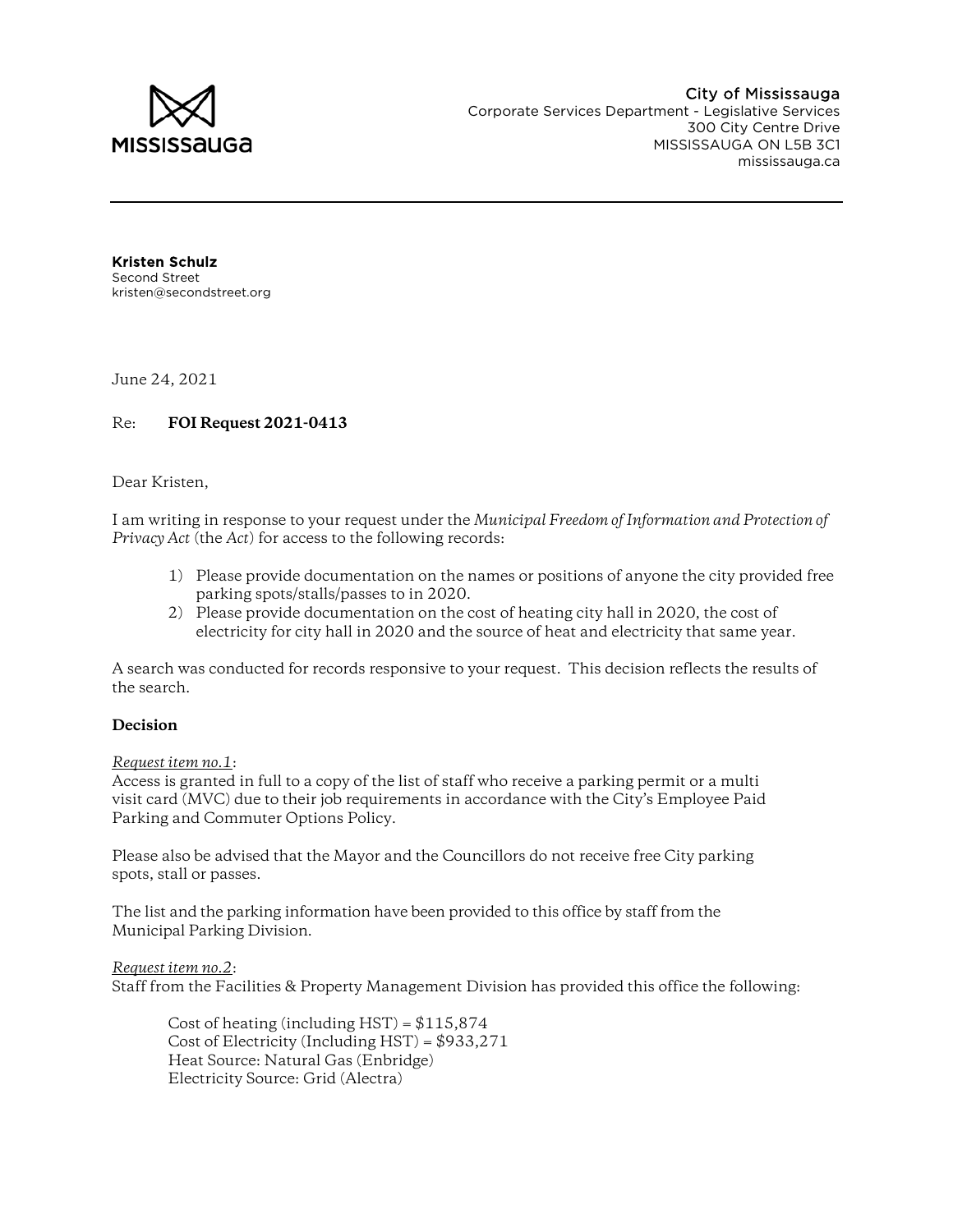### **Fees**

Fees under section 45 of the *Act* apply to your request as follows:

| Cost of photocopying $(\$0.20$ per page): 9 pages        | \$1.80    |
|----------------------------------------------------------|-----------|
| Cost of manual record search (\$30 per hour): 15 minutes | \$7.50    |
| Cost of preparation (\$30.00 per hour): 60 minutes       | \$30.00   |
| Deposit                                                  | $-\$4.30$ |
| Total                                                    | \$35.00   |

Please visit www.ontario.ca/laws/statute/90m56 for the full text of the section of the *Act* applied.

### **Access to the records**

If you wish to proceed with the request it will be necessary for you to submit a payment of \$35.00 prior to the information being released. Our office will contact you about the payment method and how you can access the records once you have made the payment.

### **Right to appeal our decision**

You may ask for a review of this decision within 30 days of receiving this letter by contacting: The Registrar, Information and Privacy Commissioner/Ontario, 2 Bloor Street East, Suite 1400, Toronto, Ontario, M4W 1A8, telephone: 416-326-3333, or toll- free 1-800-387-0073.

If you choose to appeal, please provide the Commissioner with the following:

- the request number assigned to your request;
- a copy of this decision letter;
- a copy of your original request;
- the appeal fee for general records of \$25, payable by cheque or money order to the Minister of Finance.

For more information, you may wish to visit the IPC's website: www.ipc.on.ca

Should you have any questions related to this access request, please contact Mr. Paul Wan, Access and Privacy Officer, at 905-615-3200 ext 5952 or at paul.wan@mississauga.ca.

Sincerely,

Sacha Smith Manager, Legislative Services/Deputy Clerk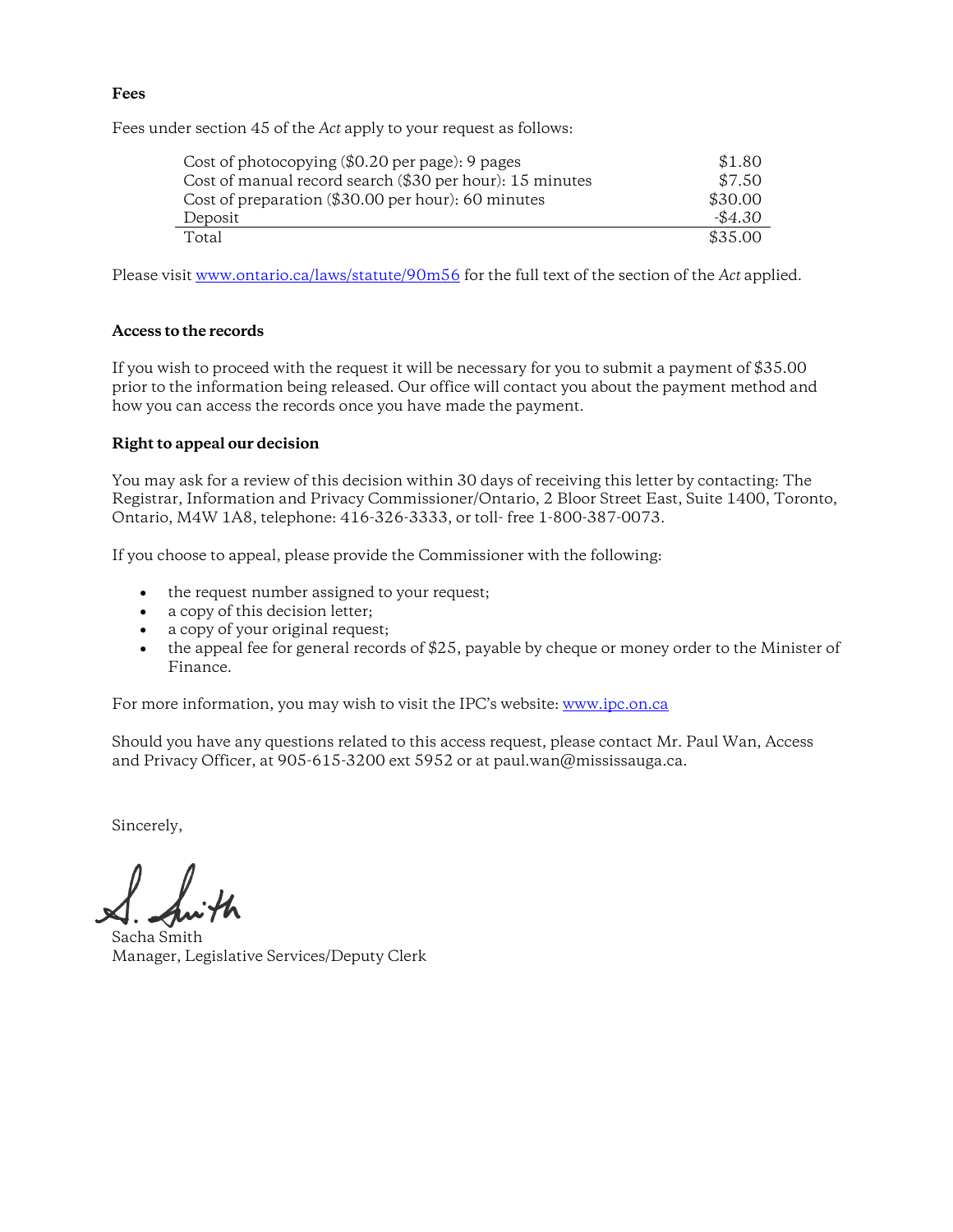# Listing of Staff Receiving Parking Permit

| <b>Last Name</b> | <b>First Name</b> | <b>Division</b>           | <b>Department</b>         | <b>Type</b> |
|------------------|-------------------|---------------------------|---------------------------|-------------|
| Ayoub            | Ali               | Fire & Emergency Services | <b>Community Services</b> | Permit      |
| Casey            | Don               | Fire & Emergency Services | CommunityServices         | Permit      |
| Cockerill        | Lisa              | Fire & Emergency Services | CommunityServices         | Permit      |
| Davoli           | Erica             | Fire & Emergency Services | CommunityServices         | Permit      |
| Desai            | Harsh             | Fire & Emergency Services | CommunityServices         | Permit      |
| Doucette         | Bryan             | Fire & Emergency Services | <b>Community Services</b> | Permit      |
| Hall             | Spencer           | Fire & Emergency Services | CommunityServices         | Permit      |
| Jones            | Jeff              | Fire & Emergency Services | CommunityServices         | Permit      |
| Kaing            | Rachel            | Fire & Emergency Services | <b>Community Services</b> | Permit      |
| Ketler           | <b>Traviss</b>    | Fire & Emergency Services | CommunityServices         | Permit      |
| Kraft            | Ken               | Fire & Emergency Services | CommunityServices         | Permit      |
| Krawczyk         | Arthur            | Fire & Emergency Services | CommunityServices         | Permit      |
| Lai              | Edward            | Fire & Emergency Services | CommunityServices         | Permit      |
| Longo            | Anthony           | Fire & Emergency Services | CommunityServices         | Permit      |
| Mamone           | Robert            | Fire & Emergency Services | CommunityServices         | Permit      |
| Mansour          | Zoher             | Fire & Emergency Services | CommunityServices         | Permit      |
| Medoro           | Adam              | Fire & Emergency Services | CommunityServices         | Permit      |
| Miller           | Chris             | Fire & Emergency Services | CommunityServices         | Permit      |
| Nakliutskiy      | Eugene            | Fire & Emergency Services | CommunityServices         | Permit      |
| Nichel           | Svetlana          | Fire & Emergency Services | <b>CommunityServices</b>  | Permit      |
| Nucifora         | Gino              | Fire & Emergency Services | CommunityServices         | Permit      |
| O'Brien          | Hugh              | Fire & Emergency Services | CommunityServices         | Permit      |
| Oliver           | Robert            | Fire & Emergency Services | CommunityServices         | Permit      |
| Oppedisano       | Marco             | Fire & Emergency Services | CommunityServices         | Permit      |
| Park             | John              | Fire & Emergency Services | CommunityServices         | Permit      |
| Petracca         | Matthew           | Fire & Emergency Services | CommunityServices         | Permit      |
| Polley           | Fiona             | Fire & Emergency Services | CommunityServices         | Permit      |
|                  |                   |                           |                           |             |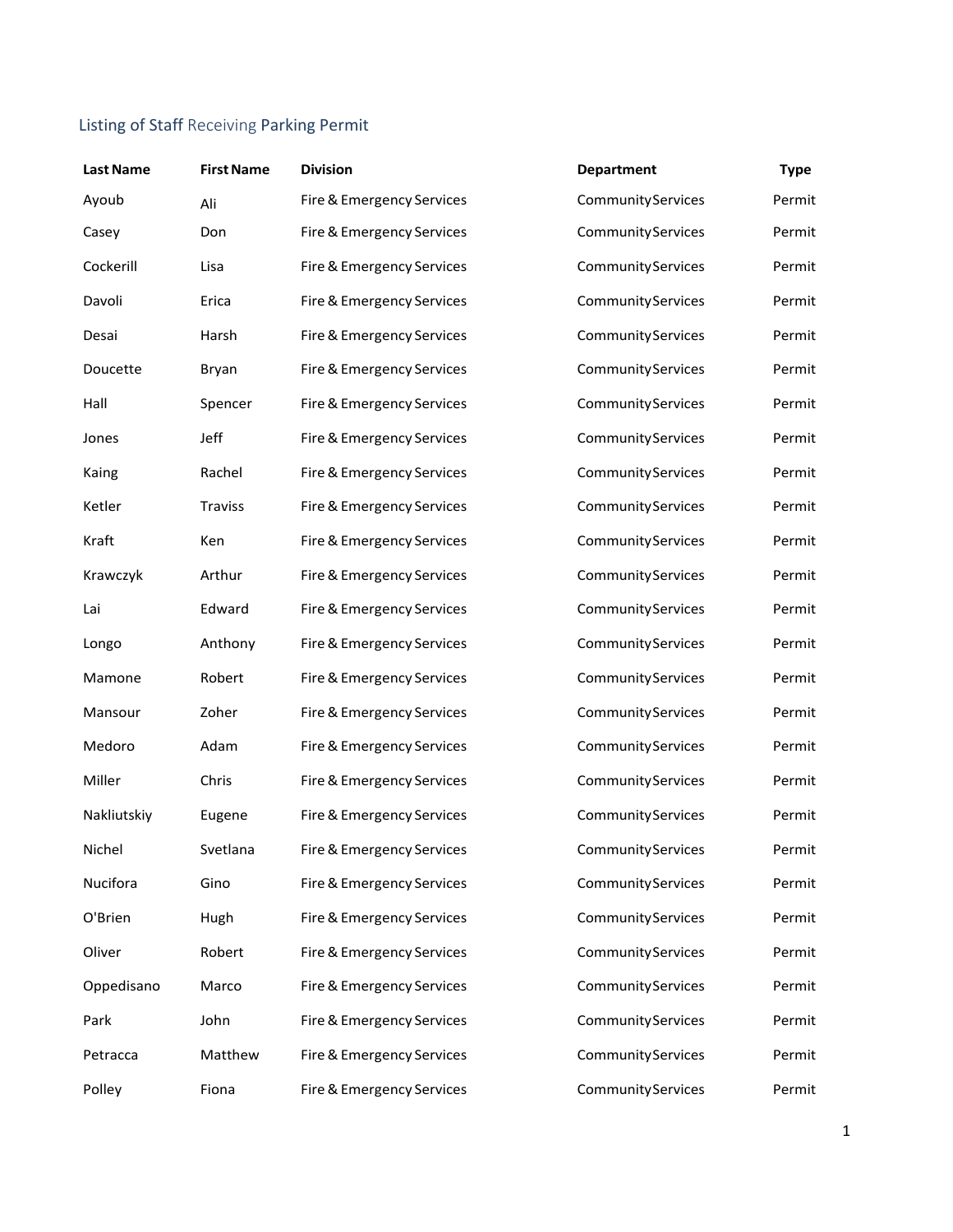| <b>Last Name</b> | <b>First Name</b> | <b>Division</b>                    | <b>Department</b>                 | <b>Type</b> |
|------------------|-------------------|------------------------------------|-----------------------------------|-------------|
| Rocki            | Ted               | Fire & Emergency Services          | CommunityServices                 | Permit      |
| Rodriguez        | Carlos            | Fire & Emergency Services          | CommunityServices                 | Permit      |
| Sciriha          | Matthew           | Fire & Emergency Services          | <b>Community Services</b>         | Permit      |
| Seaver           | Chris             | Fire & Emergency Services          | CommunityServices                 | Permit      |
| Strudwick        | Glenn             | Fire & Emergency Services          | <b>Community Services</b>         | Permit      |
| Taylor           | Ryan              | Fire & Emergency Services          | <b>Community Services</b>         | Permit      |
| Thomas           | Melissa           | Fire & Emergency Services          | CommunityServices                 | Permit      |
| Turner           | Colin             | Fire & Emergency Services          | CommunityServices                 | Permit      |
| Wang             | Cathy             | Fire & Emergency Services          | CommunityServices                 | Permit      |
| Wolanczyk        | Rick              | Fire & Emergency Services          | CommunityServices                 | Permit      |
| Santos           | Maggie            | Fire & Emergency Services          | <b>Community Services</b>         | Permit      |
| Solomons         | Gloria            | Fire & Emergency Services          | CommunityServices                 | Permit      |
| <b>Bathe</b>     | Taylor            | Fire & Emergency Services          | <b>Community Services</b>         | Permit      |
| Cox              | Robert            | Fire & Emergency Services          | CommunityServices                 | Permit      |
| Jakubowski       | <b>Brad</b>       | Development & Design               | Planning & Building               | Permit      |
| Magee            | Daniel            | Development & Design               | Planning & Building               | Permit      |
| Carew            | <b>Terry</b>      | Compliance & Licensing Enforcement | <b>Transportation &amp; Works</b> | Permit      |
| Fowler           | Jim               | Compliance & Licensing Enforcement | <b>Transportation &amp; Works</b> | Permit      |
| Harding          | Chris             | Compliance & Licensing Enforcement | <b>Transportation &amp; Works</b> | Permit      |
| Karpowech        | Sunnie            | Compliance & Licensing Enforcement | <b>Transportation &amp; Works</b> | Permit      |
| Keter            | (Sandra)<br>Mike  | Compliance & Licensing Enforcement | <b>Transportation &amp; Works</b> | Permit      |
| Lack             | Sean              | Compliance & Licensing Enforcement | <b>Transportation &amp; Works</b> | Permit      |
| LeBlanc          | Cara              | Compliance & Licensing Enforcement | <b>Transportation &amp; Works</b> | Permit      |
| Maginnis         | Ron               | Compliance & Licensing Enforcement | <b>Transportation &amp; Works</b> | Permit      |
| Millsap          | Chase             | Compliance & Licensing Enforcement | <b>Transportation &amp; Works</b> | Permit      |
| Pathiyal         | Manoj             | Compliance & Licensing Enforcement | <b>Transportation &amp; Works</b> | Permit      |
| Randhawa         | Avtar             | Compliance & Licensing Enforcement | <b>Transportation &amp; Works</b> | Permit      |
| Regent           | Ryan              | Compliance & Licensing Enforcement | <b>Transportation &amp; Works</b> | Permit      |
| Rowe             | Colleen           | Compliance & Licensing Enforcement | <b>Transportation &amp; Works</b> | Permit      |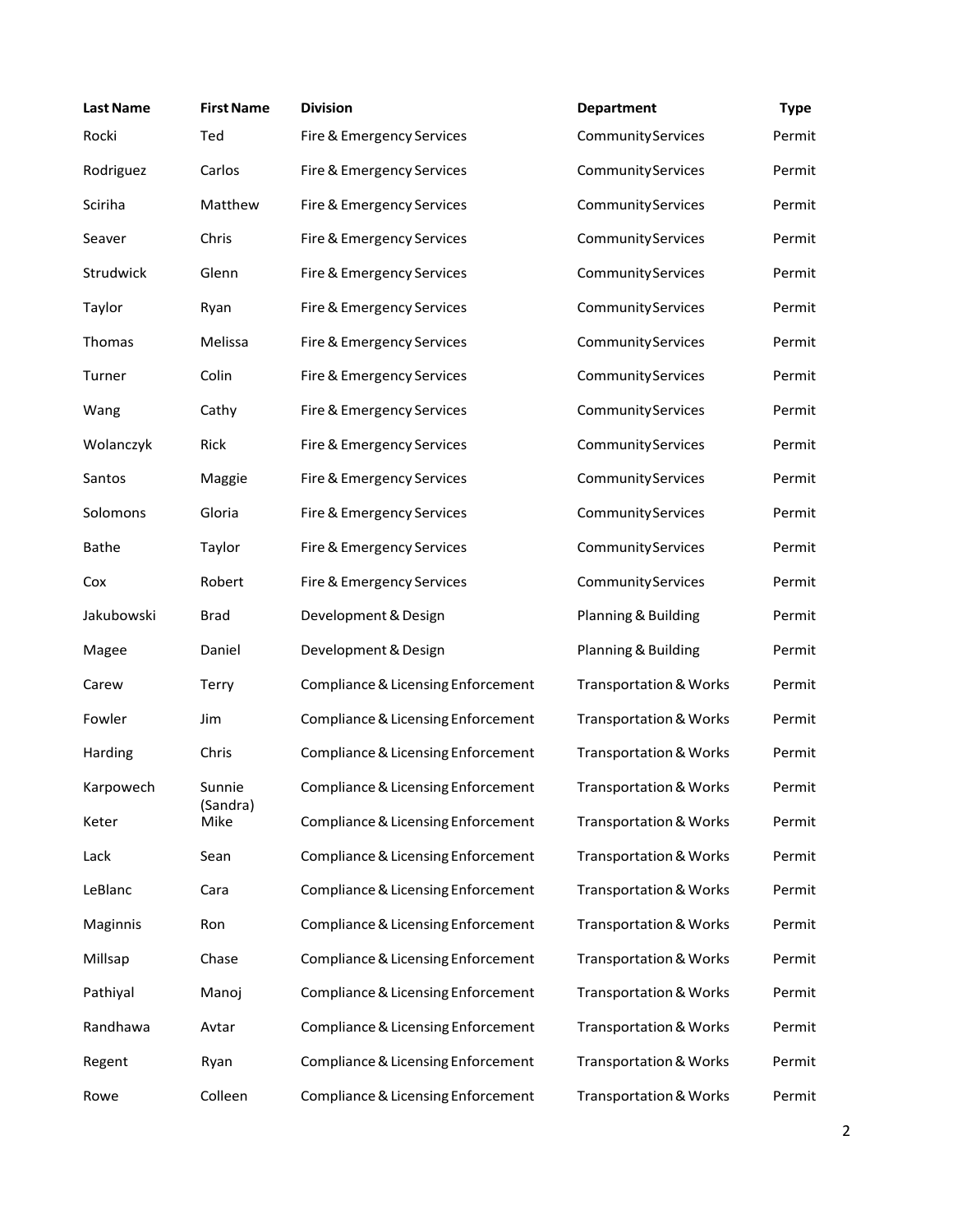| <b>Last Name</b> | <b>First Name</b> | <b>Division</b>                    | <b>Department</b>                 | Type   |
|------------------|-------------------|------------------------------------|-----------------------------------|--------|
| Spreadbury       | <b>Ross</b>       | Compliance & Licensing Enforcement | <b>Transportation &amp; Works</b> | Permit |
| Thompson         | Jon               | Compliance & Licensing Enforcement | <b>Transportation &amp; Works</b> | Permit |
| Venafro          | Joseph            | Compliance & Licensing Enforcement | <b>Transportation &amp; Works</b> | Permit |
| Wemekamp         | Andrew            | Compliance & Licensing Enforcement | <b>Transportation &amp; Works</b> | Permit |
| Williamson       | Blaine            | Compliance & Licensing Enforcement | <b>Transportation &amp; Works</b> | Permit |
| Bernard          | Michael           | Compliance & Licensing Enforcement | <b>Transportation &amp; Works</b> | Permit |
| Cino             | <b>Nicholas</b>   | Compliance & Licensing Enforcement | <b>Transportation &amp; Works</b> | Permit |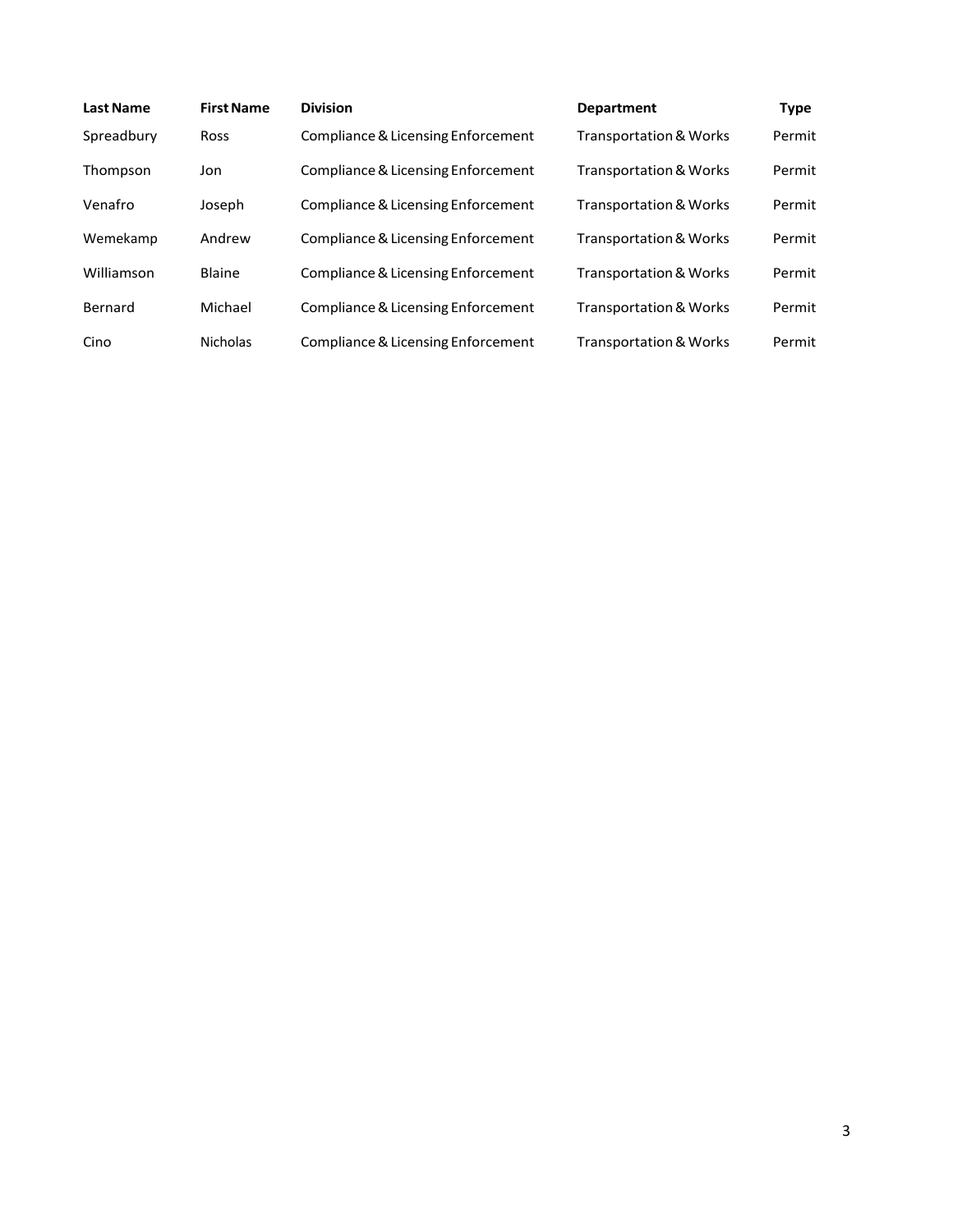# Listing of Staff Receiving Multi Visit Card (MVC)

| <b>First Name</b>   | <b>Last Name</b>  | <b>Division</b>                           | <b>Department</b>                 | <b>Type</b> |
|---------------------|-------------------|-------------------------------------------|-----------------------------------|-------------|
| <b>ROBERT</b>       | WHITFIELD         | Library                                   | <b>Community Services</b>         | <b>MVC</b>  |
| MAXWELL             | <b>GILL</b>       | <b>Works Operations &amp; Maintenance</b> | <b>Transportation &amp; Works</b> | <b>MVC</b>  |
| PAUL                | <b>TRIPODO</b>    | Parks                                     | <b>Community Services</b>         | <b>MVC</b>  |
| CHI-WAH (BILL)      | <b>CHAN</b>       | Communications                            | <b>Corporate Services</b>         | <b>MVC</b>  |
| <b>CHRISTOPHER</b>  | SHANAHAN          | Recreation                                | <b>Community Services</b>         | <b>MVC</b>  |
| <b>PAT</b>          | <b>MCNAUGHTON</b> | Recreation                                | <b>Community Services</b>         | <b>MVC</b>  |
| SAVERNA             | <b>JEFFREY</b>    | Facilities & Property Management          | Corporate Services                | <b>MVC</b>  |
| SARAH               | <b>PIETT</b>      | Parks & Forestry                          | <b>Community Services</b>         | <b>MVC</b>  |
| JAY                 | <b>SMITH</b>      | Enforcement                               | <b>Transportation &amp; Works</b> | <b>MVC</b>  |
| <b>ALICE</b>        | HO                | Transit                                   | <b>Transportation &amp; Works</b> | <b>MVC</b>  |
| <b>STAN</b>         | <b>HANKOWSKI</b>  | IT                                        | <b>Corporate Services</b>         | <b>MVC</b>  |
| SHANNAN             | SWORD             | Library                                   | <b>Community Services</b>         | <b>MVC</b>  |
| <b>PAID PARKING</b> | #3                | Traffic Management & Municipal Parking    | <b>Transportation &amp; Works</b> | <b>MVC</b>  |
| LAURA               | SCOCCO            | Communications                            | <b>Corporate Services</b>         | <b>MVC</b>  |
| SASHA               | <b>GOSINE</b>     | Enforcement                               | <b>Transportation &amp; Works</b> | <b>MVC</b>  |
| <b>SASHA</b>        | <b>GOSINE</b>     | Enforcement                               | <b>Transportation &amp; Works</b> | <b>MVC</b>  |
| <b>JESSE</b>        | PAULSON           | $\mathsf{I}\mathsf{T}$                    | <b>Corporate Services</b>         | <b>MVC</b>  |
| <b>DIANE</b>        | <b>DAVIES</b>     | Library                                   | <b>Community Services</b>         | <b>MVC</b>  |
| <b>DIANE</b>        | <b>DAVIES</b>     | Library                                   | <b>Community Services</b>         | <b>MVC</b>  |
| LORI                | CARANCI           | Recreation                                | <b>Community Services</b>         | <b>MVC</b>  |
| LAURA               | WILSON            | Office of the City Clerk                  | Corporate Services                | MVC         |
| <b>BREANNA</b>      | <b>BERMAN</b>     | Recreation                                | <b>Community Services</b>         | <b>MVC</b>  |
| <b>KATE</b>         | MARCZYNSKI        | Library                                   | <b>Community Services</b>         | <b>MVC</b>  |
| KATIE-SCARLETT      | MACGILLIVRAY      | Library                                   | <b>Community Services</b>         | <b>MVC</b>  |
| <b>CYNDI</b>        | <b>COATES</b>     | Communications                            | Corporate Services                | <b>MVC</b>  |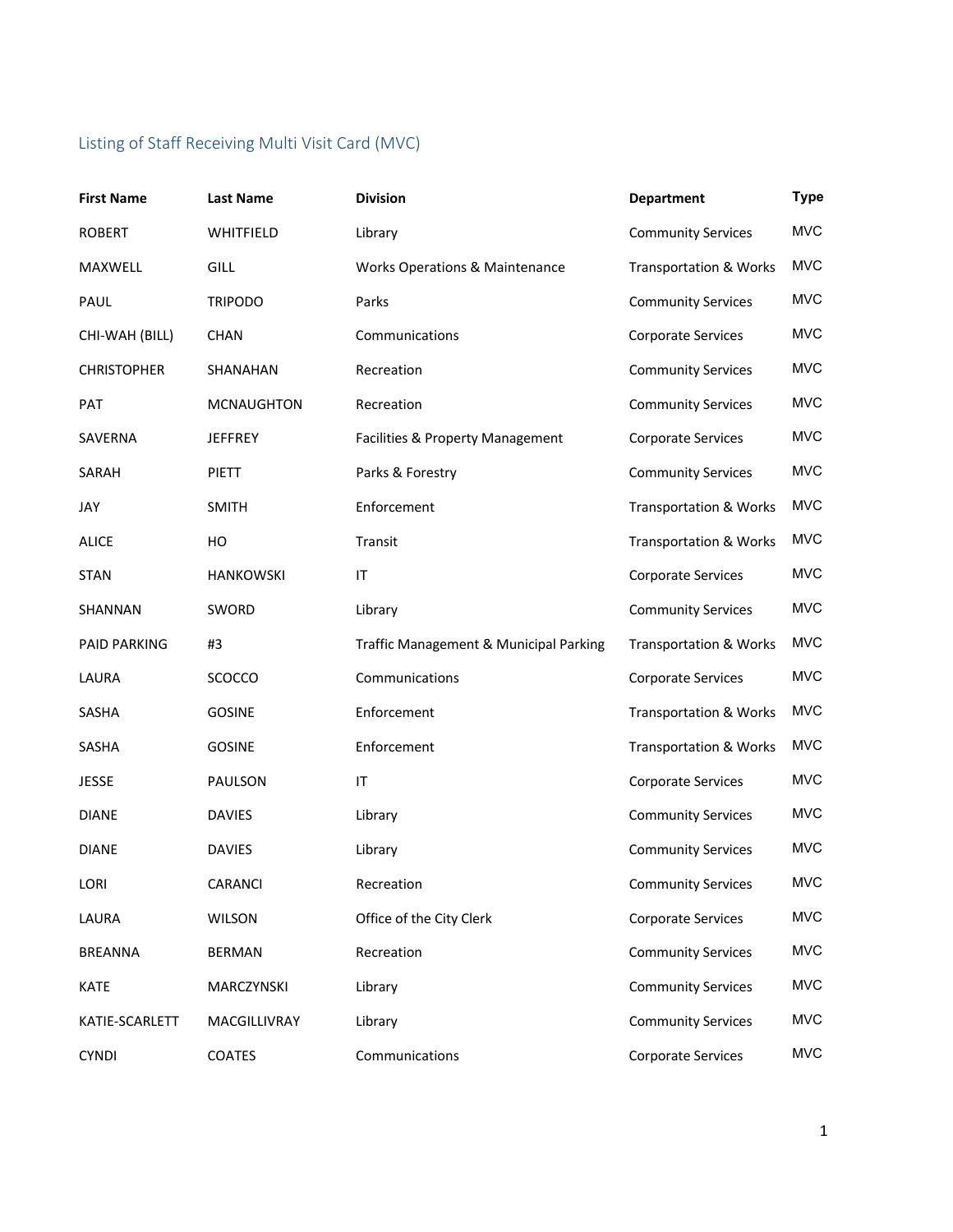| <b>First Name</b> | <b>Last Name</b>  | <b>Division</b>                           | <b>Department</b>                 | <b>Type</b> |
|-------------------|-------------------|-------------------------------------------|-----------------------------------|-------------|
| <b>MAYA</b>       | REDDI             | Enforcement                               | <b>Transportation &amp; Works</b> | <b>MVC</b>  |
| PRABHJOT          | <b>DHAMI</b>      | Transit                                   | <b>Transportation &amp; Works</b> | <b>MVC</b>  |
| ANDY              | <b>HARVEY</b>     | <b>Works Operations &amp; Maintenance</b> | <b>Transportation &amp; Works</b> | <b>MVC</b>  |
| <b>DANIA</b>      | <b>CIAMPINI</b>   | Transit                                   | <b>Transportation &amp; Works</b> | <b>MVC</b>  |
| <b>JEFFREY</b>    | CUNNINGHAM        | Parks & Forestry                          | <b>Community Services</b>         | <b>MVC</b>  |
| <b>JESSIKA</b>    | CORKUM-GORRILL    | Parks & Forestry                          | <b>Community Services</b>         | <b>MVC</b>  |
| ZELJKO            | <b>SUBIC</b>      | Traffic Management & Municipal Parking    | <b>Transportation &amp; Works</b> | <b>MVC</b>  |
| SASHA             | <b>GOSINE</b>     | Enforcement                               | <b>Transportation &amp; Works</b> | <b>MVC</b>  |
| <b>DARREN</b>     | <b>RIDINGS</b>    | Transit                                   | <b>Transportation &amp; Works</b> | <b>MVC</b>  |
| <b>MATTHEW</b>    | <b>STACHOWIAK</b> | Parks & Forestry                          | <b>Community Services</b>         | <b>MVC</b>  |
| JANELLE           | <b>JOHNSON</b>    | Facilities & Property Management          | Corporate Services                | <b>MVC</b>  |
| ALEKSANDRA        | <b>DYSIEWICZ</b>  | Parks & Forestry                          | <b>Community Services</b>         | <b>MVC</b>  |
| <b>MIKE</b>       | <b>BAILEY</b>     | Culture                                   | <b>Community Services</b>         | <b>MVC</b>  |
| <b>JAMES</b>      | <b>WEIR</b>       | Culture                                   | <b>Community Services</b>         | <b>MVC</b>  |
| <b>JAMIE</b>      | <b>TOTH</b>       | Culture                                   | <b>Community Services</b>         | <b>MVC</b>  |
| JULIE             | <b>MILLER</b>     | Culture                                   | <b>Community Services</b>         | <b>MVC</b>  |
| SASHA             | <b>GOSINE</b>     | Enforcement                               | <b>Transportation &amp; Works</b> | <b>MVC</b>  |
| JI-YEON           | <b>LEE</b>        | Transit                                   | <b>Transportation &amp; Works</b> | <b>MVC</b>  |
| <b>MONIKA</b>     | <b>KOKOSZKA</b>   | Parks                                     | <b>Community Services</b>         | <b>MVC</b>  |
| <b>STEPHEN</b>    | <b>BACCHUS</b>    | Transit                                   | Transportation & Works            | <b>MVC</b>  |
| ANDY              | <b>BATE</b>       | <b>Works Operations &amp; Maintenance</b> | <b>Transportation &amp; Works</b> | <b>MVC</b>  |
| <b>ROB</b>        | <b>BOWSLAUGH</b>  | Facilities & Property Management          | Corporate Services                | <b>MVC</b>  |
| KATIE             | <b>SERVENTI</b>   | Communications                            | Corporate Services                | <b>MVC</b>  |
| <b>KRISTOPHER</b> | PE BENITO         | $\mathsf{I}\mathsf{T}$                    | <b>Corporate Services</b>         | <b>MVC</b>  |
| <b>JOSEPH</b>     | HA                | $\mathsf{I}\mathsf{T}$                    | <b>Corporate Services</b>         | <b>MVC</b>  |
| <b>HABIB</b>      | GHAZNIWAL         | $\sf IT$                                  | Corporate Services                | <b>MVC</b>  |
| <b>GURVINDER</b>  | SRAN              | $\mathsf{I}\mathsf{T}$                    | Corporate Services                | <b>MVC</b>  |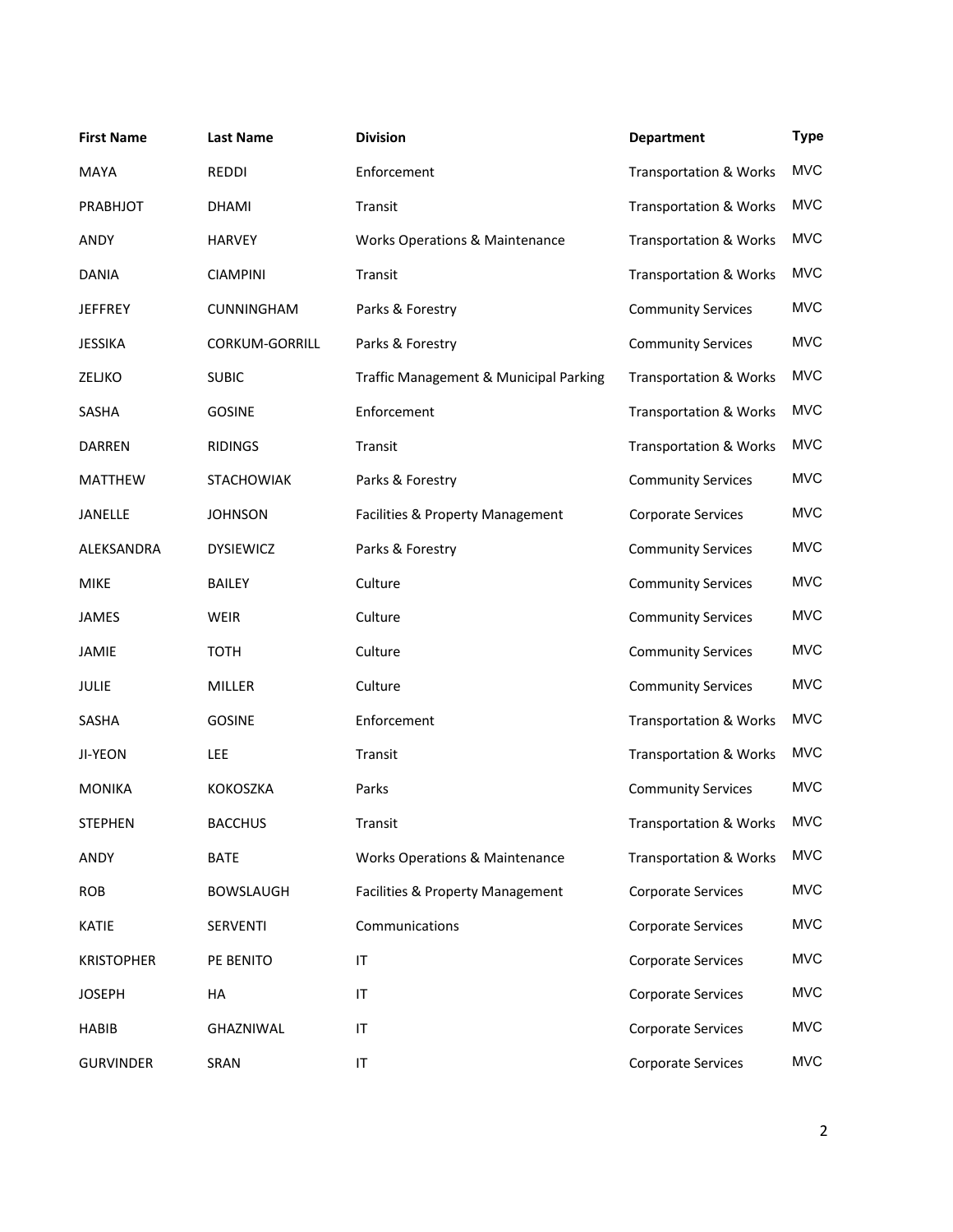| <b>First Name</b> | <b>Last Name</b> | <b>Division</b>                        | <b>Department</b>                 | <b>Type</b> |
|-------------------|------------------|----------------------------------------|-----------------------------------|-------------|
| <b>DANIEL</b>     | <b>SERRAO</b>    | $\mathsf{I}\mathsf{T}$                 | Corporate Services                | <b>MVC</b>  |
| <b>RUMESH</b>     | GAMALATHGE       | $\mathsf{I}\mathsf{T}$                 | Corporate Services                | <b>MVC</b>  |
| <b>RAFFAELE</b>   | <b>COLARUSSO</b> | $\mathsf{I}\mathsf{T}$                 | <b>Corporate Services</b>         | <b>MVC</b>  |
| <b>ANCA</b>       | <b>MAIER</b>     | Transit                                | <b>Transportation &amp; Works</b> | <b>MVC</b>  |
| <b>KEVIN</b>      | <b>SMITH</b>     | $\mathsf{I}\mathsf{T}$                 | Corporate Services                | <b>MVC</b>  |
| DANIEL            | <b>SCHUELER</b>  | $\mathsf{I}\mathsf{T}$                 | <b>Corporate Services</b>         | <b>MVC</b>  |
| <b>CHRISSIE</b>   | <b>VENDITTI</b>  | <b>Recreation &amp; Parks</b>          | <b>Community Services</b>         | <b>MVC</b>  |
| <b>MARK</b>       | <b>HAMILTON</b>  | IT                                     | Corporate Services                | <b>MVC</b>  |
| <b>CHASE</b>      | <b>NGUYEN</b>    | Recreation?                            | <b>Community Services</b>         | <b>MVC</b>  |
| <b>CHRISTY</b>    | <b>MOFFAT</b>    | Transit                                | <b>Transportation &amp; Works</b> | <b>MVC</b>  |
| <b>MARIA</b>      | <b>SILLI</b>     | Library                                | <b>Community Services</b>         | <b>MVC</b>  |
| <b>STAN</b>       | <b>HANKOWSKI</b> | $\mathsf{I}\mathsf{T}$                 | <b>Corporate Services</b>         | <b>MVC</b>  |
| <b>DARLENE</b>    | <b>UTARID</b>    | <b>Strategic Community Initiatives</b> | Planning & Building               | <b>MVC</b>  |
| <b>DAVID</b>      | PENTELIUK        | Library                                | <b>Community Services</b>         | <b>MVC</b>  |
| <b>KULVINDER</b>  | <b>REHAL</b>     | Parks                                  | <b>Community Services</b>         | <b>MVC</b>  |
| AMY               | COLSON           | Library                                | <b>Community Services</b>         | <b>MVC</b>  |
| <b>KENDALL</b>    | WAYOW            | Facilities & Property Management       | Corporate Services                | <b>MVC</b>  |
| <b>TED</b>        | SIU              | $\mathsf{I}\mathsf{T}$                 | <b>Corporate Services</b>         | <b>MVC</b>  |
| <b>JENNIFER</b>   | MACDONALD        | <b>Recreation &amp; Parks</b>          | <b>Community Services</b>         | <b>MVC</b>  |
| <b>DIANA</b>      | CORREDATO        | Recreation                             | <b>Community Services</b>         | <b>MVC</b>  |
| <b>ROB</b>        | <b>BOWSLAUGH</b> | Facilities & Property Management       | Corporate Services                | <b>MVC</b>  |
| KIM               | <b>JONAK</b>     | Legislative Services                   | Corporate Services                | <b>MVC</b>  |
| CATE              | <b>CHASSE</b>    | Library                                | <b>Community Services</b>         | <b>MVC</b>  |
| <b>DEREK</b>      | ALLEN            | Recreation & Parks                     | <b>Community Services</b>         | <b>MVC</b>  |
| <b>VEROY</b>      | <b>CLARKE</b>    | Transit                                | <b>Transportation &amp; Works</b> | <b>MVC</b>  |
| JAMES             | <b>NGUYEN</b>    | $\mathsf{I}\mathsf{T}$                 | Corporate Services                | <b>MVC</b>  |
| ANDY              | HARRYPERSAD      | HR?                                    | <b>Corporate Services</b>         | <b>MVC</b>  |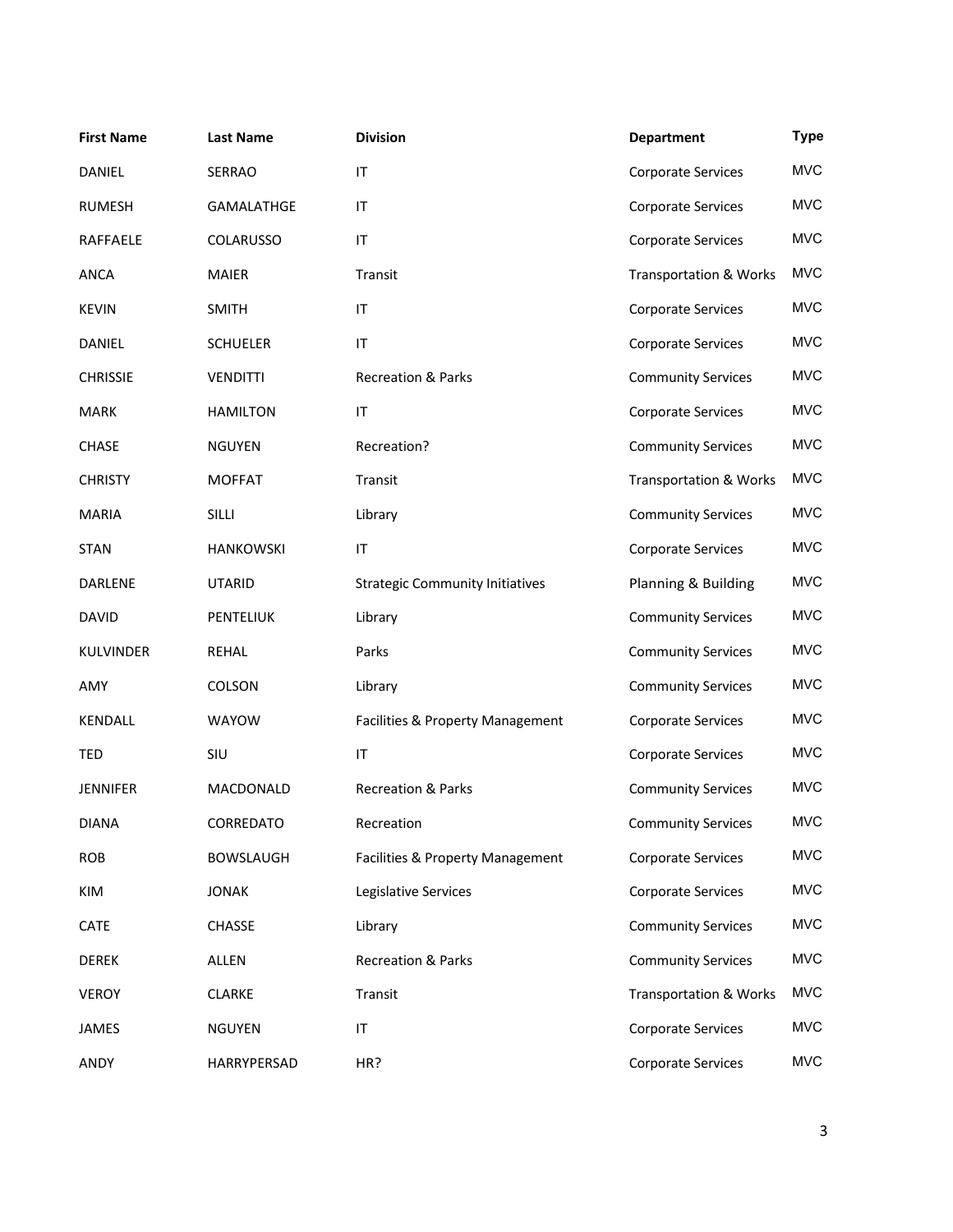| <b>First Name</b> | <b>Last Name</b> | <b>Division</b>                  | <b>Department</b>                 | <b>Type</b> |
|-------------------|------------------|----------------------------------|-----------------------------------|-------------|
| <b>WILLIAM</b>    | LEE              | Transit                          | <b>Transportation &amp; Works</b> | <b>MVC</b>  |
| <b>MARCO</b>      | <b>MEDEIROS</b>  | Facilities & Property Management | <b>Corporate Services</b>         | <b>MVC</b>  |
| <b>RYAN</b>       | <b>CUREATZ</b>   | Transit                          | <b>Transportation &amp; Works</b> | <b>MVC</b>  |
| <b>PAT</b>        | <b>RUNZER</b>    | Transit                          | <b>Transportation &amp; Works</b> | <b>MVC</b>  |
| <b>DEREK</b>      | ALLEN            | <b>Recreation &amp; Parks</b>    | <b>Community Services</b>         | <b>MVC</b>  |
| <b>DEBORAH</b>    | SALVO            | <b>Legal Services</b>            | <b>City Manager's Office</b>      | <b>MVC</b>  |
| MARY-LOU          | <b>JOHNSTON</b>  | Transit                          | <b>Transportation &amp; Works</b> | <b>MVC</b>  |
| <b>JENNIFER</b>   | WARLING          | Facilities & Property Management | Corporate Services                | <b>MVC</b>  |
| <b>MARCO</b>      | <b>MEDEIROS</b>  | Facilities & Property Management | Corporate Services                | <b>MVC</b>  |
| <b>CORY</b>       | <b>CRABTREE</b>  | Facilities & Property Management | Corporate Services                | <b>MVC</b>  |
| <b>LINA</b>       | VELZEN           | Library                          | <b>Community Services</b>         | <b>MVC</b>  |
| <b>JENNIFER</b>   | <b>DURST</b>     | Recreation                       | <b>Community Services</b>         | <b>MVC</b>  |
| <b>LINDA</b>      | <b>NORTHCOTT</b> | Recreation                       | <b>Community Services</b>         | <b>MVC</b>  |
| ERIN              | <b>BEAUDOIN</b>  | Transit                          | <b>Transportation &amp; Works</b> | <b>MVC</b>  |
| <b>MARIA</b>      | PAKULNICKA       | Library                          | <b>Community Services</b>         | <b>MVC</b>  |
| <b>LINA</b>       | VAN VELZEN       | Library                          | <b>Community Services</b>         | <b>MVC</b>  |
| ALEXANDER         | MACCUTCHAN       | Library                          | <b>Community Services</b>         | <b>MVC</b>  |
| <b>JAMIE</b>      | <b>ENES</b>      | Library                          | <b>Community Services</b>         | <b>MVC</b>  |
| <b>WALTER</b>     | <b>ROSSI</b>     | Facilities & Property Management | <b>Corporate Services</b>         | <b>MVC</b>  |
| KATIE-SCARLETT    | MACGILLIVRAY     | Library                          | <b>Community Services</b>         | <b>MVC</b>  |
| <b>JOE</b>        | <b>ALAVA</b>     | Transit                          | <b>Transportation &amp; Works</b> | <b>MVC</b>  |
| <b>DWIGHT</b>     | SPENCE           | Enforcement                      | <b>Transportation &amp; Works</b> | <b>MVC</b>  |
| LAURA             | WAGNER           | Parks & Forestry                 | <b>Community Services</b>         | <b>MVC</b>  |
| LAURA             | WAGNER           | Parks & Forestry                 | <b>Community Services</b>         | <b>MVC</b>  |
| LAURA             | WAGNER           | Parks & Forestry                 | <b>Community Services</b>         | <b>MVC</b>  |
| <b>FATIMA</b>     | <b>IMTIAZ</b>    | Transit                          | <b>Transportation &amp; Works</b> | <b>MVC</b>  |
| MARIA             | POLITANO         | Library                          | <b>Community Services</b>         | <b>MVC</b>  |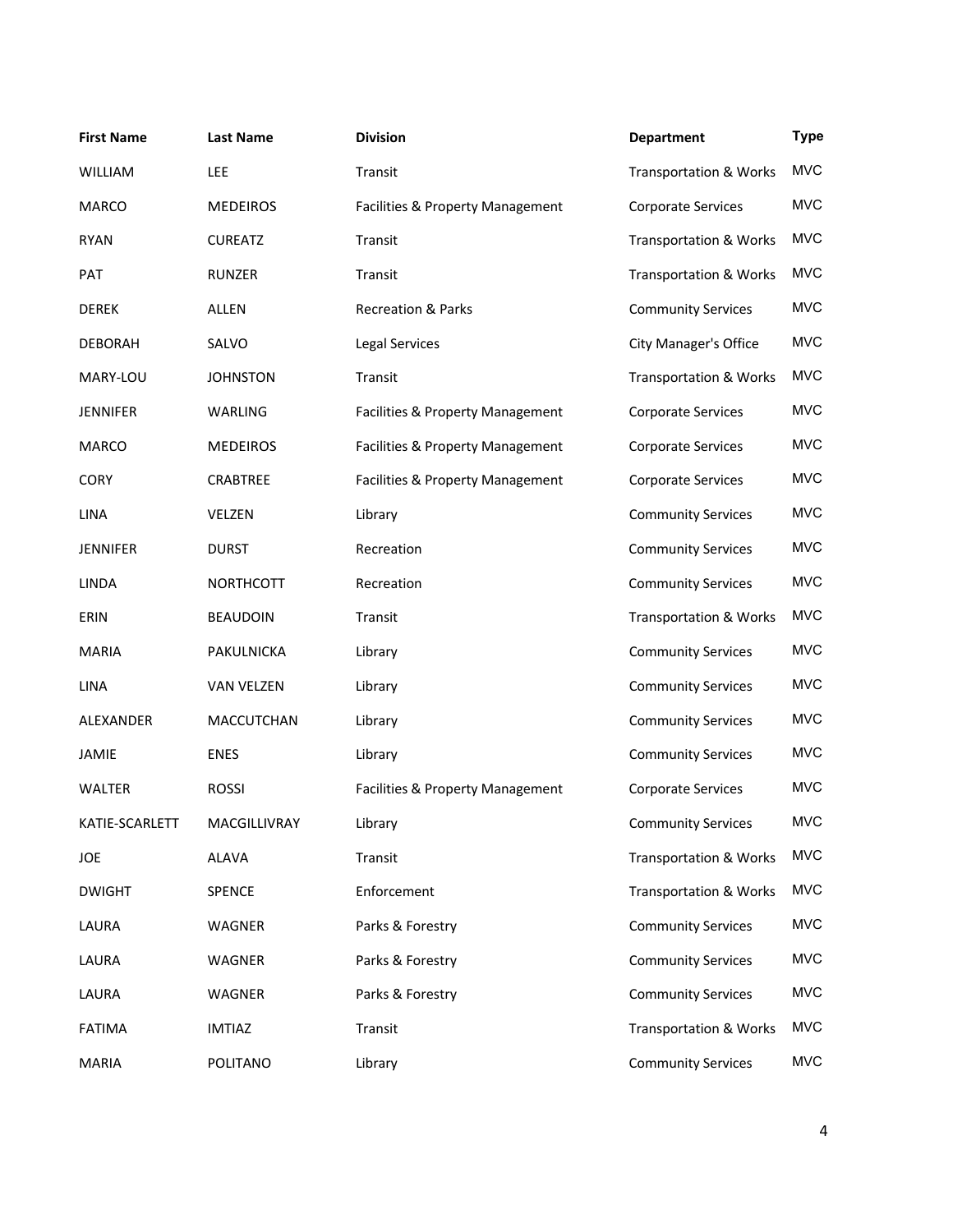| <b>First Name</b>  | <b>Last Name</b>  | <b>Division</b>                           | <b>Department</b>                 | <b>Type</b> |
|--------------------|-------------------|-------------------------------------------|-----------------------------------|-------------|
| CARMELA            | <b>RADICE</b>     | Office of the City Clerk                  | Corporate Services                | <b>MVC</b>  |
| AMY                | <b>COLSON</b>     | Library                                   | <b>Community Services</b>         | <b>MVC</b>  |
| <b>CHERYL</b>      | <b>SCOTT</b>      | Facilities & Property Management          | Corporate Services                | <b>MVC</b>  |
| <b>GEOFF</b>       | <b>MARINOFF</b>   | Transit                                   | <b>Transportation &amp; Works</b> | <b>MVC</b>  |
| <b>CHRISTOPHER</b> | <b>GRANT</b>      | $\mathsf{I}\mathsf{T}$                    | Corporate Services                | <b>MVC</b>  |
| <b>STAN</b>        | <b>HANKOWSKI</b>  | $\mathsf{I}\mathsf{T}$                    | Corporate Services                | <b>MVC</b>  |
| <b>FRANK</b>       | MCKECHNIE CC      | Recreation                                | <b>Community Services</b>         | <b>MVC</b>  |
| <b>KRISTINA</b>    | ZIETSMA           | Recreation                                | <b>Community Services</b>         | <b>MVC</b>  |
| <b>JAMIE</b>       | <b>BROWN</b>      | Traffic Management & Municipal Parking    | <b>Transportation &amp; Works</b> | <b>MVC</b>  |
| <b>DINO</b>        | <b>GAMBINO</b>    | Library                                   | <b>Community Services</b>         | <b>MVC</b>  |
| <b>CYNTHIA</b>     | <b>BRUNST</b>     | Facilities & Property Management          | Corporate Services                | <b>MVC</b>  |
| <b>JEFF</b>        | <b>CUNNINGHAM</b> | Parks & Forestry                          | <b>Community Services</b>         | <b>MVC</b>  |
| <b>MARY</b>        | <b>GEORGE</b>     | Parks                                     | <b>Community Services</b>         | <b>MVC</b>  |
| <b>REG</b>         | LANGEN            | Parks                                     | <b>Community Services</b>         | <b>MVC</b>  |
| <b>WAYNE</b>       | <b>HOLDER</b>     | Forestry                                  | <b>Community Services</b>         | <b>MVC</b>  |
| <b>CLIFF</b>       | <b>TOWERS</b>     | Parks & Forestry                          | <b>Community Services</b>         | <b>MVC</b>  |
| YELENA             | ADAMOPOLOUS       | <b>Works Operations</b>                   | <b>Transportation &amp; Works</b> | <b>MVC</b>  |
| KATIE              | <b>BREWDA</b>     | Sponsorship and Corporate Development     | <b>Community Services</b>         | <b>MVC</b>  |
| <b>KULVINDER</b>   | <b>REHAL</b>      | Parks                                     | <b>Community Services</b>         | <b>MVC</b>  |
| CARMEN             | <b>ROBERTO</b>    | Parks & Forestry                          | <b>Community Services</b>         | <b>MVC</b>  |
| ANDY               | <b>BATE</b>       | <b>Works Operations &amp; Maintenance</b> | <b>Transportation &amp; Works</b> | <b>MVC</b>  |
| <b>COLIN</b>       | PATTERSON         | <b>Works Operations &amp; Maintenance</b> | <b>Transportation &amp; Works</b> | <b>MVC</b>  |
| SCOTT              | <b>HOLMES</b>     | <b>Works Operations &amp; Maintenance</b> | <b>Transportation &amp; Works</b> | <b>MVC</b>  |
| <b>MARCO</b>       | <b>MEDEIROS</b>   | Facilities & Property Management          | Corporate Services                | <b>MVC</b>  |
| JAVED              | <b>KHAN</b>       | Traffic Management & Municipal Parking    | <b>Transportation &amp; Works</b> | <b>MVC</b>  |
| CRAIG              | <b>ROBERTSON</b>  | <b>Works Operations &amp; Maintenance</b> | <b>Transportation &amp; Works</b> | <b>MVC</b>  |
| DENISE             | <b>MAHONEY</b>    | Parks & Forestry                          | <b>Community Services</b>         | <b>MVC</b>  |